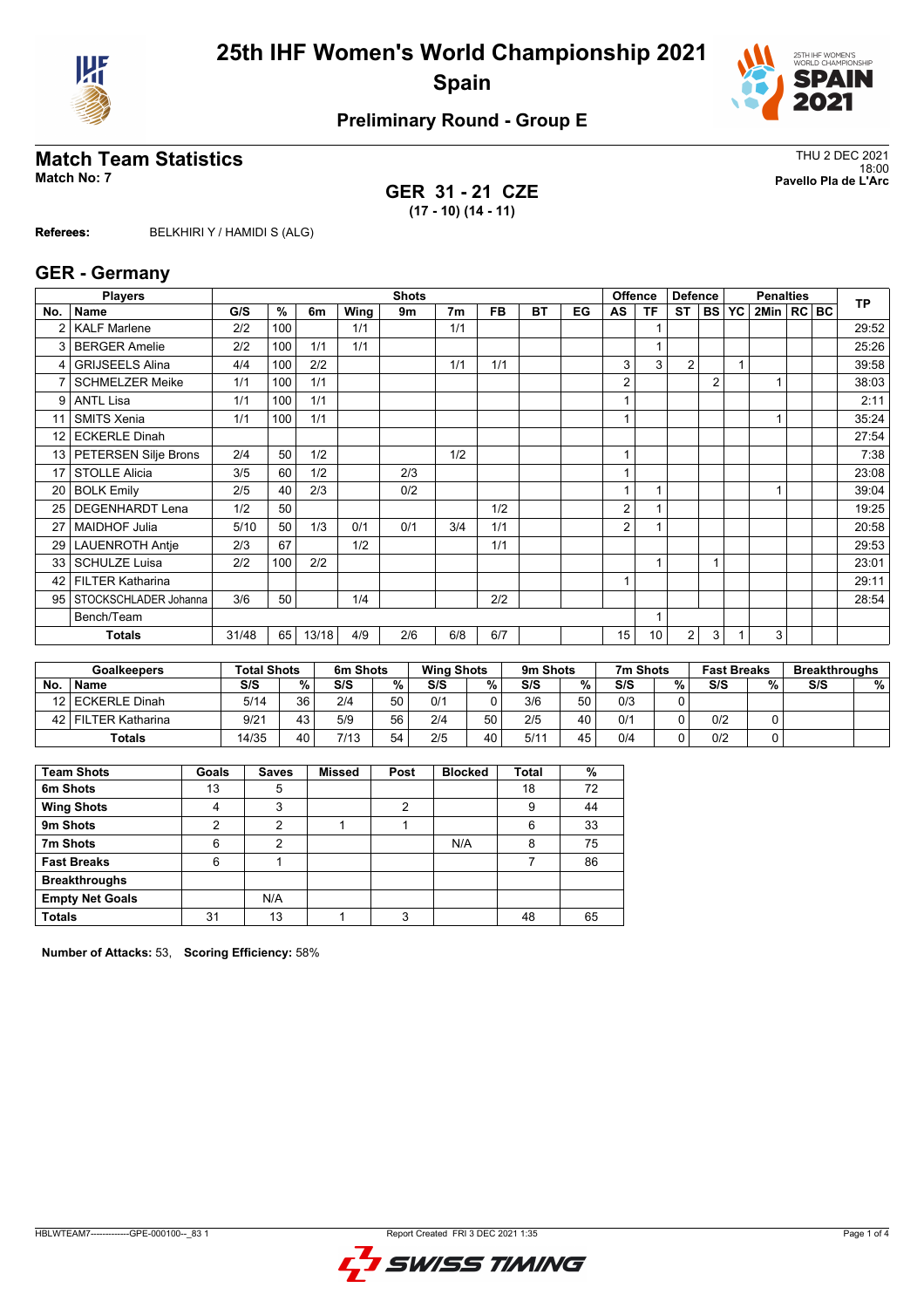



#### **Match Team Statistics** Thus a strategies of the strategies of the strategies of the strategies of the strategies of the strategies of the strategies of the strategies of the strategies of the strategies of the strategies 18:00 **Match No: 7 Pavello Pla de L'Arc**

**GER 31 - 21 CZE (17 - 10) (14 - 11)**

**Referees:** BELKHIRI Y / HAMIDI S (ALG)

#### **GER - Germany**

#### **Shots Distribution Players** Goals / Shots  $2$  KALF M  $3$  BERGER A 4 GRIJSEELS A 7 SCHMELZER M 9 ANTL L 11 SMITS X 12 ECKERLE D 1/1 | | п п  $\frac{1}{1/1}$ 1 ||<br>| ||<br>| || || || Ē, 89 ₿ 0 n 88 I)  $\frac{1}{1/1}$  1/1  $\frac{1}{1/1}$  $1/1$  2/2 1/1 1/1 1/1 u d

| 13 PFTFRSFN S | 17 STOLLE A | 20 BOLK E                         | 25 DEGENHARDT L                          | 27 MAIDHOF J              | 29 LAUENROTH A       | 33 SCHULZE L           |
|---------------|-------------|-----------------------------------|------------------------------------------|---------------------------|----------------------|------------------------|
|               | 1/1         | $\overline{2/2}$                  | 0/1                                      |                           | 1/1                  | $\overline{11}$<br>1/1 |
|               |             | $0/1$ $\blacksquare$ 1/1          | $\blacksquare$ $\blacksquare$ 0/1<br>0/1 | 0/1<br>1/1<br>n n         | $0/2$ $\blacksquare$ |                        |
| 0/1<br>2/3    | and the     | $\blacksquare$ $\blacksquare$ 1/1 | $\blacksquare$ 1/1                       | 1/2<br>$\blacksquare$ 2/3 |                      | 1/1<br>1/1             |
|               | -Missed     | I-Post                            |                                          |                           | 1-Post               |                        |

| 42 FILTER K |        | 95 STOCKSCHLADER J |  |  |  |  |  |  |  |
|-------------|--------|--------------------|--|--|--|--|--|--|--|
|             |        | 0/1                |  |  |  |  |  |  |  |
|             |        | 0/1                |  |  |  |  |  |  |  |
|             | 3/3    |                    |  |  |  |  |  |  |  |
|             | 1-Post |                    |  |  |  |  |  |  |  |

1-Missed 3-Post



Saves / Shots

| 1/4 | 0/2 | 1/6 |
|-----|-----|-----|
| 2/2 | 1/1 |     |
| 1/7 | 5/7 | 3/6 |

| 12 ECKERLE D |                             |                  |
|--------------|-----------------------------|------------------|
| 1/4          | $\overline{0}/\overline{1}$ | $\overline{0/1}$ |
|              |                             |                  |
| 0/4          | 3/3                         | 1/1              |
| 42 FILTER K  |                             |                  |
|              | $\overline{0}/1$            | $\overline{1/5}$ |
| 2/2          | 1/1                         |                  |
| 1/3          | 2/4                         | 2/5              |

| . . |  |  |
|-----|--|--|
|     |  |  |

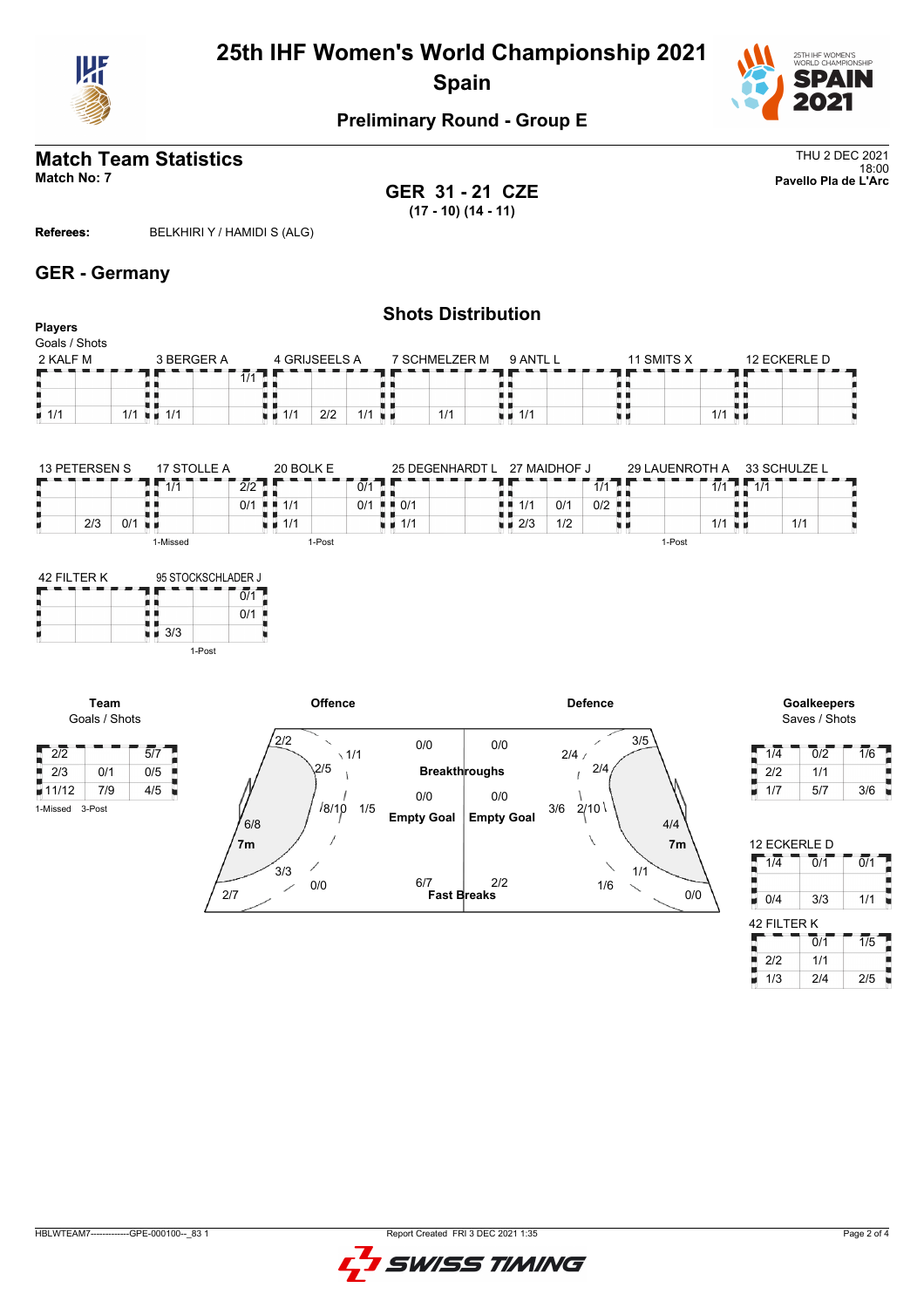



# **Match Team Statistics** Thus and the statistics of the statistics of the statistics of the statistics of the statistics of the statistics of the statistics of the statistics of the statistics of the statistics of the stati

**GER 31 - 21 CZE (17 - 10) (14 - 11)**

18:00 **Match No: 7 Pavello Pla de L'Arc**

**Referees:** BELKHIRI Y / HAMIDI S (ALG)

#### **CZE - Czech Republic**

| <b>Players</b>  |                          |       |          |      |      | <b>Shots</b> |                |           |    |    |              | <b>Offence</b> | <b>Defence</b> |        |           | <b>Penalties</b> |   | <b>TP</b> |
|-----------------|--------------------------|-------|----------|------|------|--------------|----------------|-----------|----|----|--------------|----------------|----------------|--------|-----------|------------------|---|-----------|
| No.             | Name                     | G/S   | %        | 6m   | Wing | 9m           | 7 <sub>m</sub> | <b>FB</b> | BT | EG | AS           | ΤF             | ST             | I BS I | <b>YC</b> | 2Min   RC BC     |   |           |
|                 | <b>REZACOVA Karin</b>    |       |          |      |      |              |                |           |    |    |              |                |                |        |           |                  |   | 0:14      |
| 3               | <b>KNEDLIKOVA Jana</b>   | 1/2   | 50       | 1/2  |      |              |                |           |    |    |              |                |                |        |           |                  |   | 26:33     |
| 13              | POLASKOVA Silvie         | 1/3   | 33       | 0/1  |      | 1/2          |                |           |    |    |              | $\overline{2}$ |                |        |           |                  |   | 13:11     |
| 14              | KORDOVSKA Kamila         | 1/1   | 100      | 1/1  |      |              |                |           |    |    |              | 1              |                |        |           |                  |   | 26:58     |
| 20              | ANDRASKOVA Veronika      |       |          |      |      |              |                |           |    |    |              |                |                |        |           |                  |   | 28:12     |
| 21              | MIKULASKOVA Veronika     | 2/3   | 67       | 2/2  |      | 0/1          |                |           |    |    | 2            |                |                |        |           |                  |   | 27:29     |
| 22              | <b>HURYCHOVA Marketa</b> | 0/3   | $\Omega$ |      |      | 0/3          |                |           |    |    |              | 1              |                |        |           |                  | D | 20:59     |
| 29              | STRISKOVA Adela          | 1/3   | 33       |      | 1/3  |              |                |           |    |    |              |                |                |        |           |                  |   | 20:20     |
| 33 <sup>1</sup> | KUDLACKOVA Petra         |       |          |      |      |              |                |           |    |    | 1            |                |                |        |           |                  |   | 55:47     |
| 34              | FRANKOVA Julie           |       |          |      |      |              |                |           |    |    |              |                |                |        |           |                  |   | 23:29     |
| 44              | ZACHOVA Dominika         | 4/4   | 100      |      |      |              | 4/4            |           |    |    |              |                |                |        |           |                  |   | 32:51     |
| 48              | <b>KOVAROVA Sara</b>     | 1/2   | 50       | 0/1  |      | 1/1          |                |           |    |    |              | 3              |                |        |           |                  |   | 17:38     |
| 51              | JERABKOVA Marketa        | 4/10  | 40       | 0/4  |      | 3/5          |                | 1/1       |    |    |              |                |                |        |           |                  |   | 30:19     |
| 67              | <b>MALA Veronika</b>     | 4/4   | 100      | 1/1  | 2/2  |              |                | 1/1       |    |    | 1            |                |                |        |           |                  |   | 39:32     |
| 75              | HOLANOVA Michaela        | 1/2   | 50       | 1/2  |      |              |                |           |    |    |              | 1              |                |        |           |                  |   | 34:33     |
| 96              | CHOLEVOVA Charlotte      | 1/6   | 17       | 0/2  |      | 1/4          |                |           |    |    | $\mathbf{1}$ |                |                |        |           |                  |   | 21:55     |
|                 | Bench/Team               |       |          |      |      |              |                |           |    |    |              |                |                |        |           |                  |   |           |
|                 | <b>Totals</b>            | 21/43 | 49       | 6/16 | 3/5  | 6/16         | 4/4            | 2/2       |    |    | 6            | 12             | $\overline{2}$ |        |           | 3                |   |           |

| <b>Goalkeepers</b> |                     | <b>Total Shots</b> |      | 6m Shots |    |     | <b>Wing Shots</b> |     | 9m Shots | 7m Shots |    | <b>Fast Breaks</b> |    | <b>Breakthroughs</b> |   |
|--------------------|---------------------|--------------------|------|----------|----|-----|-------------------|-----|----------|----------|----|--------------------|----|----------------------|---|
| <b>No</b>          | <b>Name</b>         | S/S                | $\%$ | S/S      | %  | S/S | %                 | S/S | %        | S/S      | %  | S/S                | %  | S/S                  | % |
|                    | l REZACOVA Karin    | 0/1                |      |          |    |     |                   |     |          | 0/1      |    |                    |    |                      |   |
|                    | 33 KUDLACKOVA Petra | 13/42              | 21   | 5/18     | 28 | 3/7 | 43                | 2/4 | 50       | 2/7      | 29 | 1/6                | 17 |                      |   |
|                    | <b>Totals</b>       | 13/44              | 30   | 5/18     | 28 | 3/7 | 43                | 2/4 | 50       | 2/8      | 25 | 1/7                | 14 |                      |   |

| <b>Team Shots</b>      | Goals | <b>Saves</b> | <b>Missed</b> | Post | <b>Blocked</b> | <b>Total</b> | %   |
|------------------------|-------|--------------|---------------|------|----------------|--------------|-----|
| 6m Shots               | 6     |              |               |      | 2              | 16           | 38  |
| <b>Wing Shots</b>      | 3     | 2            |               |      |                | 5            | 60  |
| 9m Shots               | 6     | 5            | 3             |      | 2              | 16           | 38  |
| 7m Shots               | 4     |              |               |      | N/A            | 4            | 100 |
| <b>Fast Breaks</b>     | 2     |              |               |      |                | 2            | 100 |
| <b>Breakthroughs</b>   |       |              |               |      |                |              |     |
| <b>Empty Net Goals</b> |       | N/A          |               |      |                |              |     |
| <b>Totals</b>          | 21    | 14           | 4             |      | $\Lambda$      | 43           | 49  |

**Number of Attacks:** 52, **Scoring Efficiency:** 40%